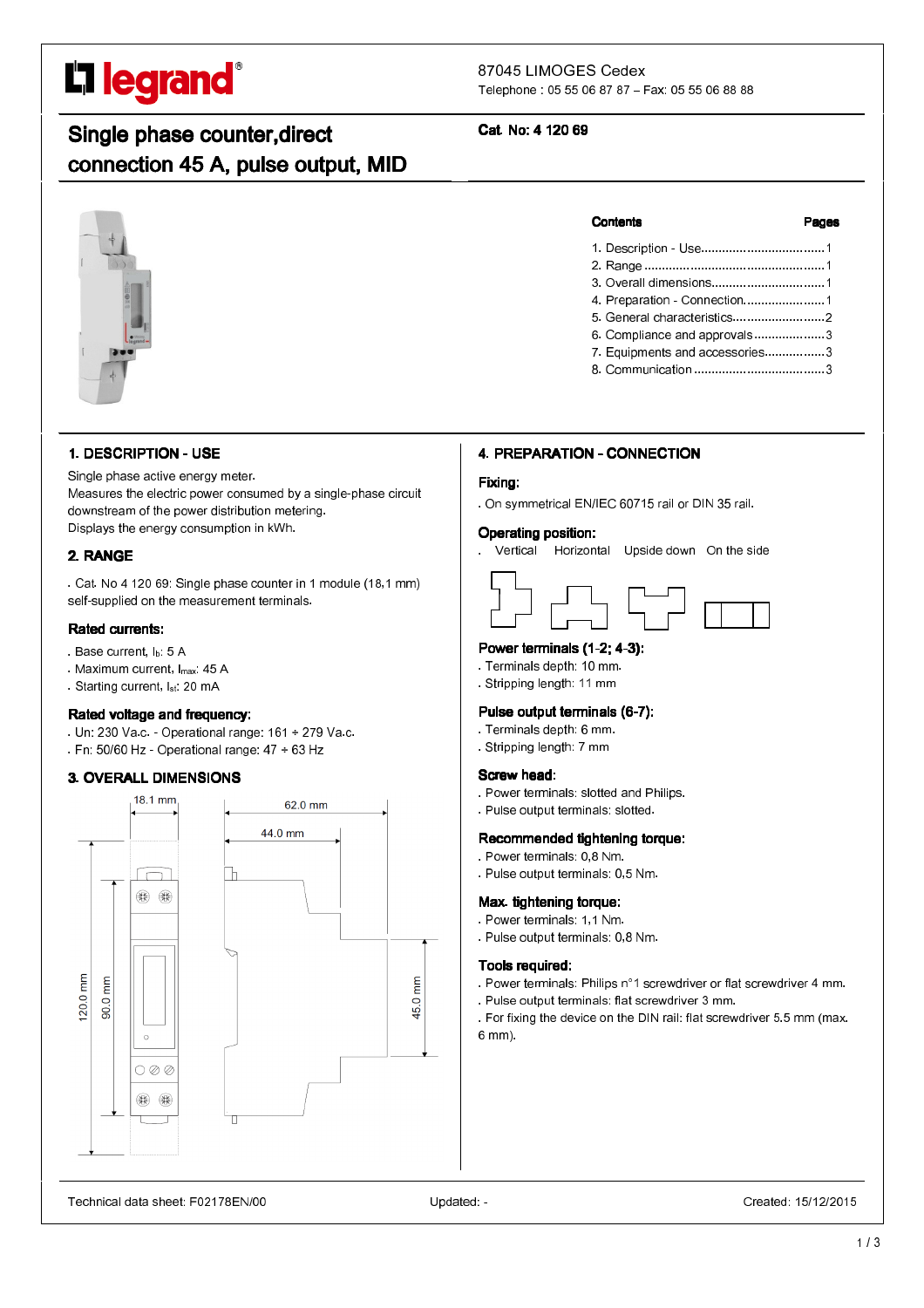# Single phase counter,direct connection 45 A, pulse output, MID

# Cat. No: 4 120 69

# 4. PREPARATION - CONNECTION (continued)

#### Connectable section:

. Copper cables.

. Power terminals

|                | Without ferrule         | With ferrule |
|----------------|-------------------------|--------------|
| Rigid cable    | 1 to 10 mm <sup>2</sup> |              |
| Flexible cable | 1 to 10 mm <sup>2</sup> | 1 to 6 $mm2$ |

. Pulse output terminals

|                | Without ferrule          | With ferrule             |
|----------------|--------------------------|--------------------------|
| Rigid cable    | 1 to 2,5 $mm2$           |                          |
| Flexible cable | 1 to 1,5 mm <sup>2</sup> | 1 to 1.5 mm <sup>2</sup> |

ATTENTION: for safety reasons, it is compulsory not to exceed 4 A/mm2 as current density in the input terminals.

# Electrical wiring diagram:



# **5. GENERAL CHARACTERISTICS**

#### Front face marking: Front face marking:

. By permanent ink pad printing.



# **5. GENERAL CHARACTERISTICS (continued)**

#### Right face marking:



# Display:

Type: 6 digit LCD Resolution: 0,01 kWh or 0,1kWh Maximum indication: 99999,9 kWh

# Metrological LED:

. Pulse weight: 1 Wh/imp

# Pulse output's characteristics:

- . Type S0 according to IEC/EN62053-31, class A
- . Voltage U<sub>imp</sub>: 12...27 Vd.c.
- . Current Iimp: 10...27 mA
- . Pulse weight: 1 Wh/imp
- . Pulse duration: 70 ms.

# Ambient operating temperature:

. Min. =  $-5$  °C Max. =  $+55$  °C.

#### Ambient storage temperature:

. Min. =  $-25\degree$ C Max. =  $+70\degree$ C.

# Protection Index:

. Protection index of terminals against solid and liquid bodies (wired device): IP 20 (IEC/EN 60529).

. Protection index of the front face against solid and liquid bodies: IP 20 (IEC/EN 60529).

# Impulse withstand voltage:

. All circuits / earth: alternate current 50 Hz / 1 min.: 4 kV

# Short-time overcurrent:

. 20 Imax for 10 ms

#### Power Factor - Operating range: . 0.5 inductive to 0.8 leading

Protection class:

. II